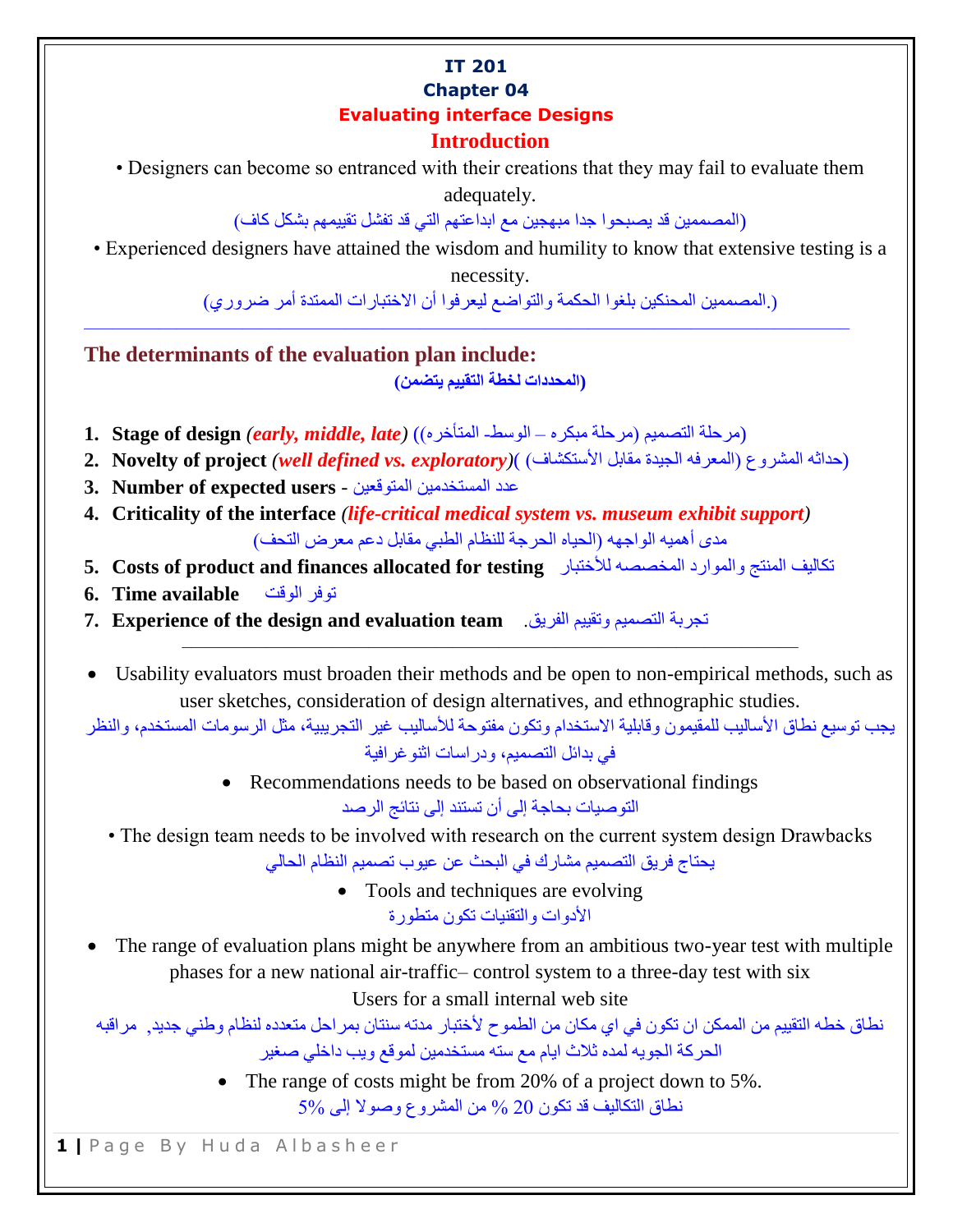Usability testing has become an established and accepted part of the design process اختبار قابلية الأستخدام اصبح جزء مؤسس ومقبول من عملية التصميم

### **––––––––––––––––––––––––––––––––––––––––––––––––––––––––––––– :(مراجعات الخبراء) Expert Reviews**

While informal demos to colleagues or customers can provide some useful feedback, more formal expert reviews have proven to be effective.

في العروض الغير رسمية للزمالء والعمالء يمكن توفير بعض ردود الفعل المفيدة وقد أثبتت مراجعة الخبراء الغير رسميين بأنها فعاله. Expert reviews entail one-half day to one week effort, although a lengthy training period may sometimes be required to explain the task domain or operational procedures.

مراجعات الخبراء يستلزم نصف يوم من جهد اسبوع واحد, بالرغم من طول فتره التدرب ففي بعض االحيان قد يتطلب شرح مجال المهام أو األجراءت التشغلييه

## ––––––––––––––––––––––––––––––––––––––––––––––––––––––––––––––– **Expert Reviews )مهم)**

## **There are a variety of expert review methods to choose from:**

- تقييم إرشادي **evaluation Heuristic 1.**
- مراجعه األرشادات **review Guidelines 2.**
- استعارات من التفكير البشري **thinking human of Metaphors 3.**
- التفتيش المتناسق **inspection Consistency 4.**
- التجول المعرفي **walkthrough Cognitive 5.**
- تفتيش قابليه األستخدام الرسمي **inspection usability Formal 6.**

• Expert reviews can be scheduled at several points in the development process when experts are available and when the design team is ready for feedback.

مراجعات الخبراء بإمكانها أن تكون مجدولة عند عدة نقاط في عملية التطوير وذلك عندما يكونوا الخبراء متاحين وفريق التصميم جاهزين لردود الفعل

 Different experts tend to find different problems in an interface, so 3-5 expert reviewers can be highly productive, as can complementary usability testing.

مختلف الخبراء يميلون إلى البحث عن مشاكل مختلفة في الواجهة، لذا 5-3 مراجعات الخبراء يمكن أن تكون مثمرة للغاية، كما يمكن اختبار قابلية االستخدام المكمل

• The dangers with expert reviews are that the experts may not have an adequate understanding of the task domain or user communities.

المخاطر مع مراجعات المستخدم هو أن الخبراء قد ال يكون لديهم الفهم الكافي لمجال المهام أو مجتمعات المستخدم

 Even experienced expert reviewers have great difficulty knowing how typical users, especially first-time users will really behave.

حتى مراجعات الخبراء المحنكين لديهم صعوبة كبيرة في معرفة كيفيه المستخدمين النموذجيين ، المستخدمين ال سيما أول مرة سوف يتصرفون حقا

–––––––––––––––––––––.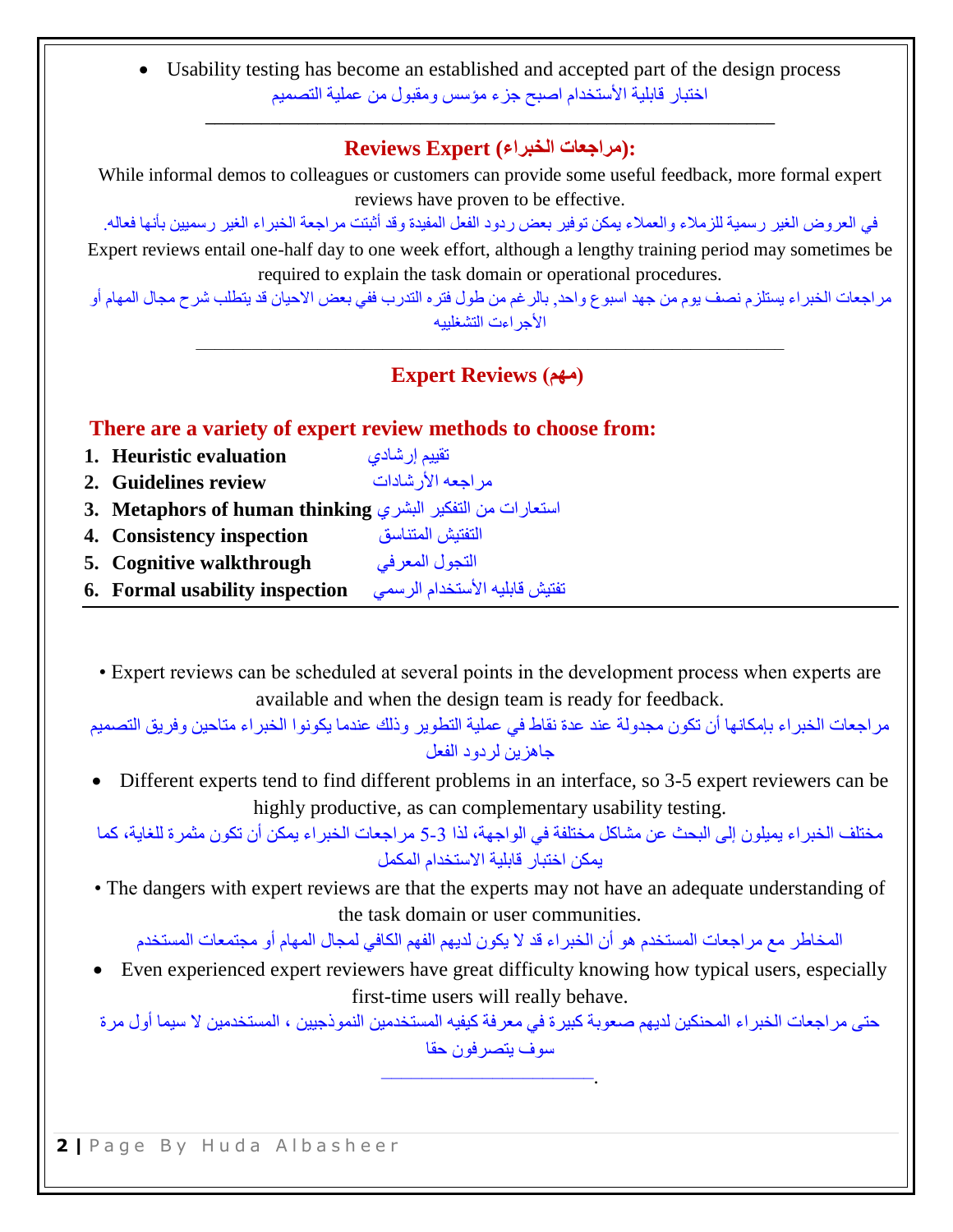# **مهم Step-by-Step Usability Guide**

**1. Plan 2. Analyze 3. Design 4. Test & Refine**



### **Usability Testing and Laboratories:**

• The emergence of usability testing and laboratories since the early

1980s

ظهور اختبار قابلية االستخدام والمختبرات منذ وقت مبكر في الثمانينات

• Usability testing not only sped up many projects but that it produced dramatic cost savings.

اختبار قابلية االستخدام ليس فقط سرع المشاريع ولكن أنتجت ووفرت التكلفة الهائله

• The movement towards usability testing stimulated the construction of usability laboratories. التحرك نحو اختبار قابلية االستخدام يحفز لبناء مختبرات قابله لالستخدام

• A typical modest usability lab would have two 10 by 10 foot areas, one for the participants to do their work and another, separated by a half-silvered mirror, for the testers and observers

مختبر قابلية االستخدام البسيط النموذجي يكون لديه مساحة 10 في 10 قدم، واحد من المنتسبين يقوم بعملهم واالخر مفصول بمرآة نصفها من الفضة للقائمين باالختبار والمراقبين

• Participants should be chosen to represent the intended user communities, with attention to Background in computing, experience with the task, motivation, education, and ability with the natural language used in the interface.

المنتسبين ينبغي عليهم االختيار لتمثيل مقاصد مجتمعات المستخدم، مع االنتباه

للخلفية في تجرية الحوسبة مع المهام، التحفيز والتعليم، والقدرة مع اللغة الطبيعية المستخدمة في الواجهة

Participation should always be voluntary, and informed consent should be obtained.

المنتسب ينبغي عليه دائما متطوع والحصول على الموافقة المسبقة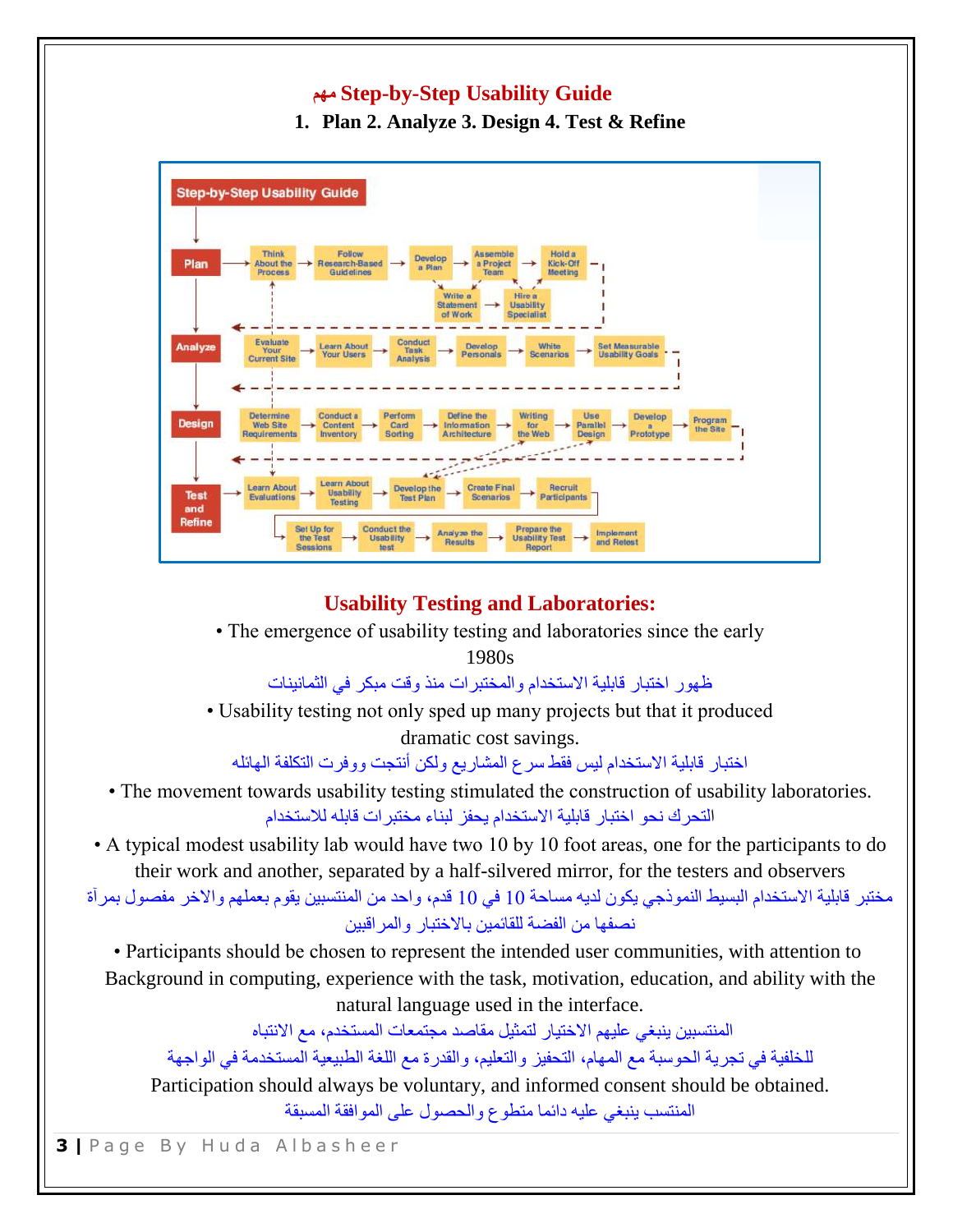**• Professional practice is to ask all subjects to read and sign a statement like this one:مهم** الممارسة الاحترافية هو أن يسأل على جميع مواضيع القراءة وتوقيع الافادة مثل:

–––––––––––––––––––––––––––––––––––––––––––––––––––––––––––––––––––––––

**1. I have freely volunteered to participate in this experiment.**

أنا متطوع حرا لالنتساب في هذه التجربة

**2. I have been informed in advance what my task(s) will be and what procedures will be followed.**

أنا على علم مسبق في ماذا سيكون مهامي وما هي االجراءات المتبعة

**3. I have been given the opportunity to ask questions, and have had my questions answered to my satisfaction.**

لقد اعطيت الفرصة لأسأل الاسئلة واجاباتها نالت على رضاي

**4. I am aware that I have the right to withdraw consent and to discontinue participation at any time, without prejudice to my future treatment.**

أنا على وعي ولدي الحق في سحب الموافقة وعدم االستمرار في المشاركة في أي وقت، بدون المساس في عالج مستقبلي

**5. My signature below may be taken as affirmation of all the above statements; it was given prior to my participation in this study.**

توقيعي في االسفل قد يؤخذ كتأكيد لجميع البيانات المذكورة في االعلى؛ وقد كانت معطاه من قبل للمشاركة في هذه الدراسة

• Institutional Review Boards (IRB) often governs human subject test process مجلس المر اجعة المؤسسية غالباً ما يحكم عملية اختبار هذا الموضوع الإنساني (IRB)

**–––––––––––––––––––––––––––––––––––––––––––––––––––––––**

**Videotaping participants performing tasks is often valuable for later review and for showing designers or managers the problems that users encounter:**

اشرطة الفيديو لمهام اداء المنتسبين تكون عادة قيمة للمراجعة في وقت الحق وذلك لعرض المخاطر ومديري المشاكل التي تواجه المستخدمين:

- 1. Use caution in order to not interfere with participants. استخدام التحذير لكي لا يتداخل مع المنتسبين المستخد
- 2. Invite users to think aloud (sometimes referred to as concurrent think aloud) about what they are doing as they are performing the task.

دعوة المستخدمين بالتفكير بصوت عالي"بعض االحيان يشير إلى التفكير المتزامن مع الصوت العالي"

#### **Many variant forms of usability testing have been tried: مهم** العديد من الأشكال المتنو عةلاختبار قابلية الاستخدام تمت محاولته

| 1. Paper mockups                 | ورق ال (mockups)                  |
|----------------------------------|-----------------------------------|
| 2. Discount usability testing    | تخفيض اختبار قابلية الاستخدام     |
| 3. Competitive usability testing | اختبار قابلية الاستخدام التنافسي  |
| 4. Universal usability testing   | اختبار قابلية الاستخدام الكوني    |
| 5. Field test and portable labs  | حقل الاختبار والمختبر ات المتنقلة |
| 6. Remote usability testing      | اختبار قابلية الاستخدام عن بعد    |
| 7. Can-you-break-this tests      | هل يمكنك كسر هذا الاختبار         |
|                                  |                                   |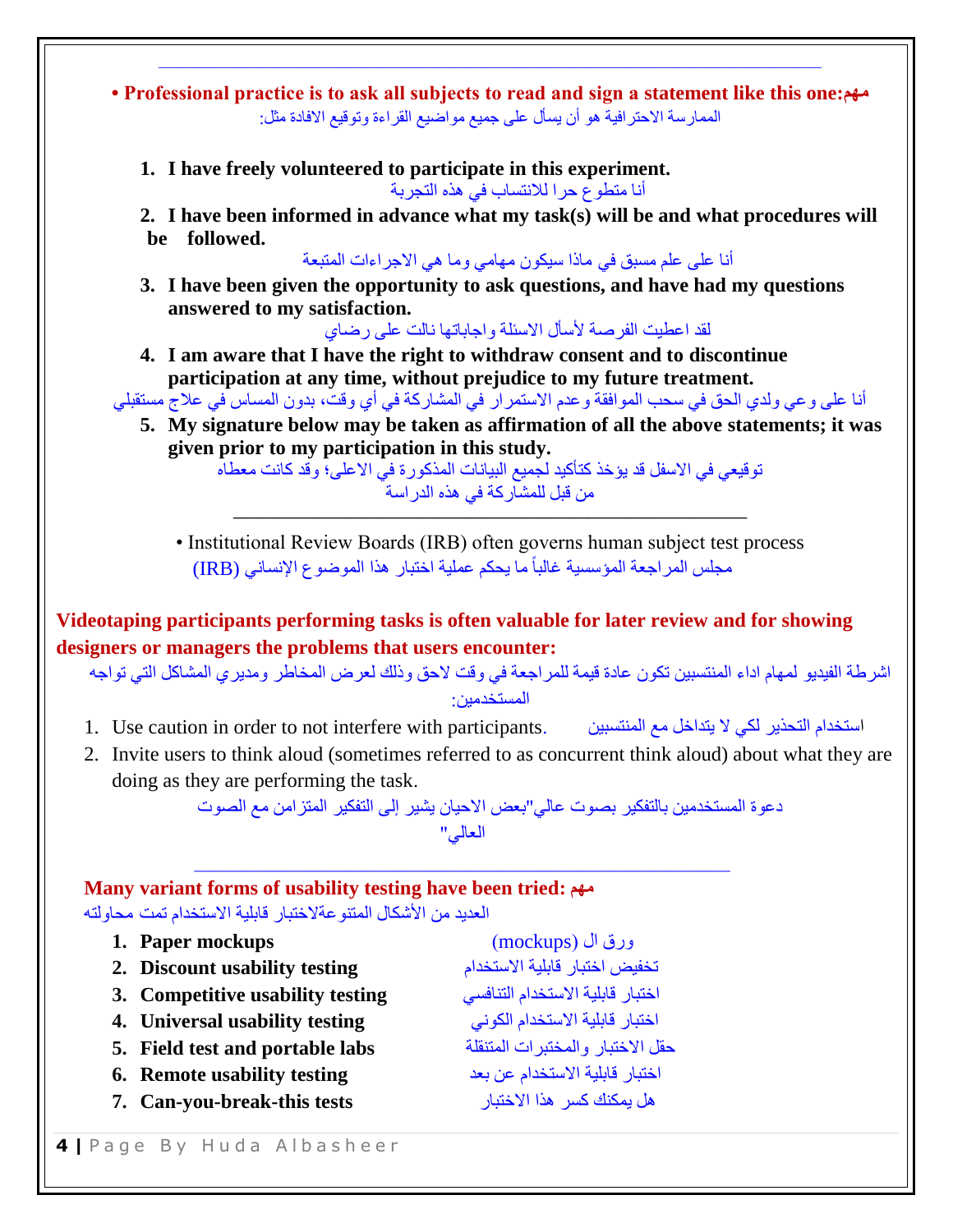### **الدراسه االستقصائيه Instruments Survey**

• Written user surveys are a familiar, inexpensive and generally acceptable companion for usability tests and expert reviews.

.استبيانات المستخدم المكتوبة هي رفيق مألوف وغير مكلف ومقبول بشكل عام الختبارات قابلية االستخدام ومالحظات الخبراء

- مفاتيح األستبانات الناجحة **مهم surveys successful to Keys•** 
	- **1. Clear goals in advance** مسبقا واضحة أهداف
	- **2. Developments of focused items that help attain the goals.** تطوير العناصر المركز عليها التي تساعد على تحقيق االهداف
	- **3. Survey goals can be tied to the components of the Objects and Action Interface model of interface design**.

أهداف االستبيان يمكنها أن تكون مرتبطة مع مكونات الكائنات واجراء نموذج الواجهة لتصميم الواجهه

**4. Users could be asked for their subjective impressions about specific aspects of the interface such as the representation of**:

بإمكان المستخدمين ان يسألوا عن انطباعاتهم الذاتية حول جوانب معينة للواجهة مثل

- **5. Task domain objects and actions**.المهمة مجال واجراءات كائنات
- **6. Syntax of inputs and design of displays**.العرض شاشات وتصميم المدخالت جمل تركيب

**\_\_\_\_\_\_\_\_\_\_\_\_\_\_\_\_\_\_\_\_\_\_\_\_\_\_\_\_\_\_\_\_\_\_\_\_\_\_\_\_\_\_\_\_\_\_\_\_\_\_\_\_\_\_\_**

 **مهم** أن تكون األهداف األخرى للتأكد من **ascertain to be would goals Other**

**1. Users background (***age, gender, origins, education, income***)** خلفية المستخدمين: العمر، الجنس، األصول، التعليم، الدخل

**2. Experience with computers (specific applications or software packages, length of time, depth of knowledge)**

التجربة مع الكمبيوترات: تطبيقات محددة أو رزم برمجية، طول الوقت، عمق المعرفة

**3. Job responsibilities (***decision-making influence, managerial roles, motivation***)** مسؤوليات العمل: تأثير اتخاذ القرار، االدوار االدارية التحفيز

**4. Personality style (***introvert vs. extrovert, risk taking vs. risk aversive, early vs. late adopter, systematic vs. opportunistic***)**

> (نمط شخصي انطوائي مقابل منفتح) (مخاطر مقابل تجنب المخاطر )،( التبين المبكر مقابل المتأخر ) (المنهجية مقابل الانتهاز بة)

**5. Reasons for not using an interface (***inadequate services, too complex, too slow***)** .اسباب عدم استخدام الواجهة: خدمات غير مؤهلة معقد جدا، بطيئة جدا

**6. Familiarity with features (***printing, macros, shortcuts, tutorials***)** األلفة مع الميزات الطباعة، وحدات المايكرو، االختصارات، البرامج التعليميه

**7. Their feeling state after using an interface (***confused vs. clear, frustrated vs. in-control, bored vs. excited***).**

شعور هم بعد استخدام الواجهة:( مشوش مقابل واضح ) (محبط مقابل متحكم ) (ممل مقابل متحمس)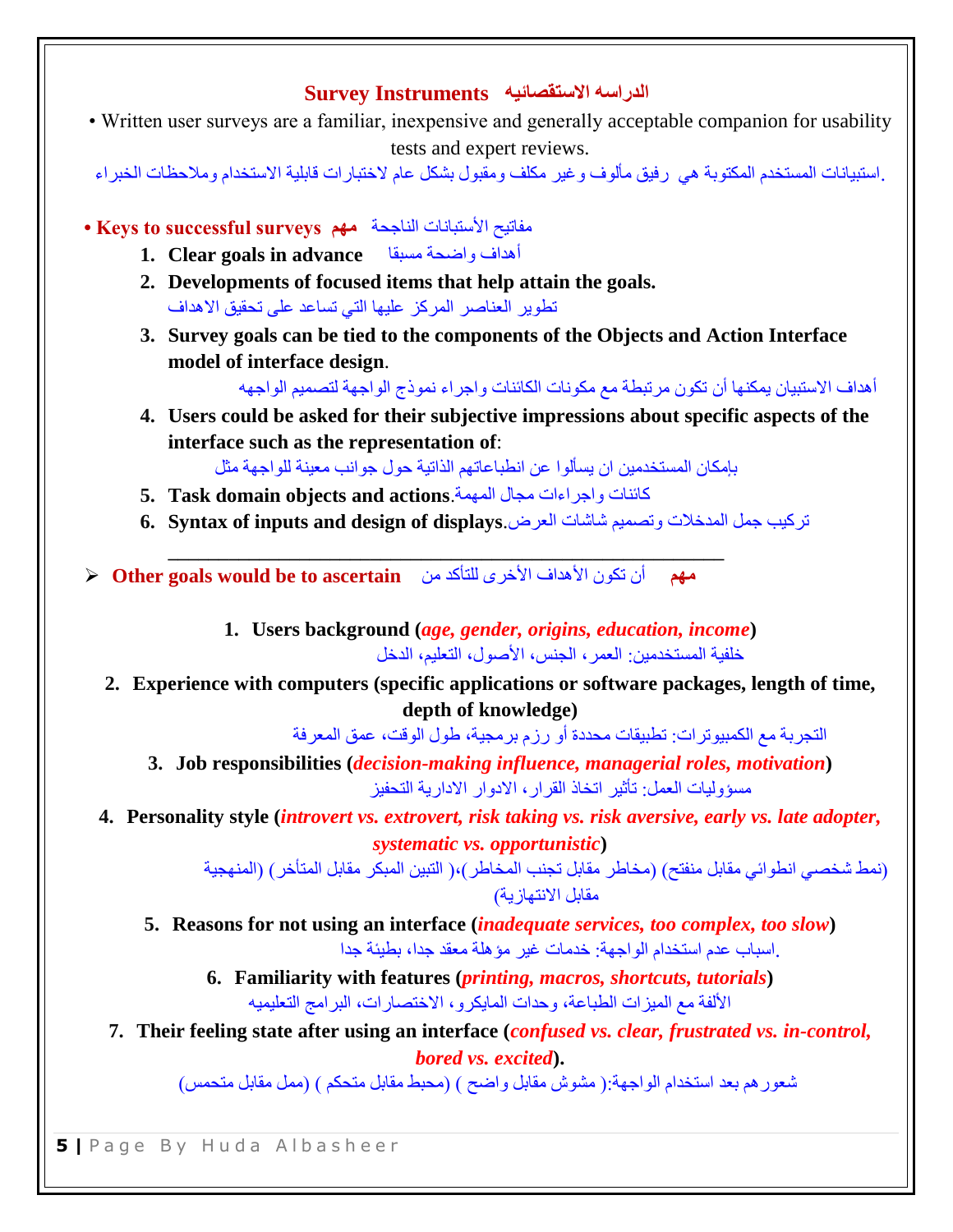### **استبيانات Surveys**

 Online surveys avoid the cost of printing and the extra effort needed for distribution and collection of paper forms.

استبيانات األون الين تتجنب تكاليف الطباعة واحتياجات الجهود االضافية في التوزيع وتجميع النماذج الورقية

• Many people prefer to answer a brief survey displayed on a screen, instead of filling in and returning a printed form, although there is a potential bias in the sample.

العديد من الناس يفضلون االجابات على االستبيان الموجز المعروضة على الشاشة بدال من التعبئة واعادة النماذج .المطبوعة

على الرغم من احتمالية وجود تحيز في العينة

 A survey example is the Questionnaire for User Interaction Satisfaction (QUIS). مثال االستبيان هو استطالع لرضى تفاعل المستخدم

# **اختبار القبول Test Acceptance**

For large implementation projects, the customer or manager usually sets objective and measurable goals for hardware and software performance

–––––––––––––––––––––––––––––––––––––––––––––––––––––––––

لمشاريع التنفيذ الكبيرة، العميل أو المدير عادة يحدد أهداف موضوعية وقابلة للقياس ألداء األجهزة والبرمجيات

• If the completed product fails to meet these acceptance criteria, the system must be reworked until success is demonstrated.

> لو تم فشل منتج مكتمل لتلبية معايير القبول، يجب على النظام اعادة الصياغة حتى يثبت النجاح ––––––––––––––––––––––––––––––––––––––––––––––––––––––––

**Rather than the vague and misleading criterion of "user friendly," Measurable criteria for the user interface can be established for the following:**

بدال من المعايير الغامضة والمضللة "لالستعمال الحسن"، المعايير القابلة لواجهة المستخدم تستطيع أن تكون مؤسسة لما يلي:

- **1. Time to learn specific functions** معينة وظائف لتعلم الوقت .
- . السرعة في اداء المهمة **performance task of Speed 2.**
- **3. Rate of errors by users'** للمستخدم االخطاء معدل .
- االحتفاظ البشري لألوامر على مر الزمن **time over commands of retention Human 4.**
- رضى المستخدمين الشخصية **satisfaction user Subjective 5.**

• In a large system, there may be eight or 10 such tests to carry out on different components of the interface and with different user communities.

–––––––––––––––––––––––––––––––––––––––––––––––

في النظام الكبير، قد يكون هناك 8 أو 10 اختبارات تنفذ على مكونات مختلفة للواجهة ومع مجتمعات .المستخدمين المختلفة

• Once acceptance testing has been successful, there may be a period of field testing before national or international distribution..

.عند نجاح اختبار القبول، قد يكون هناك فترة من االختبار الميداني قبل التوزيع الوطني أو العالمي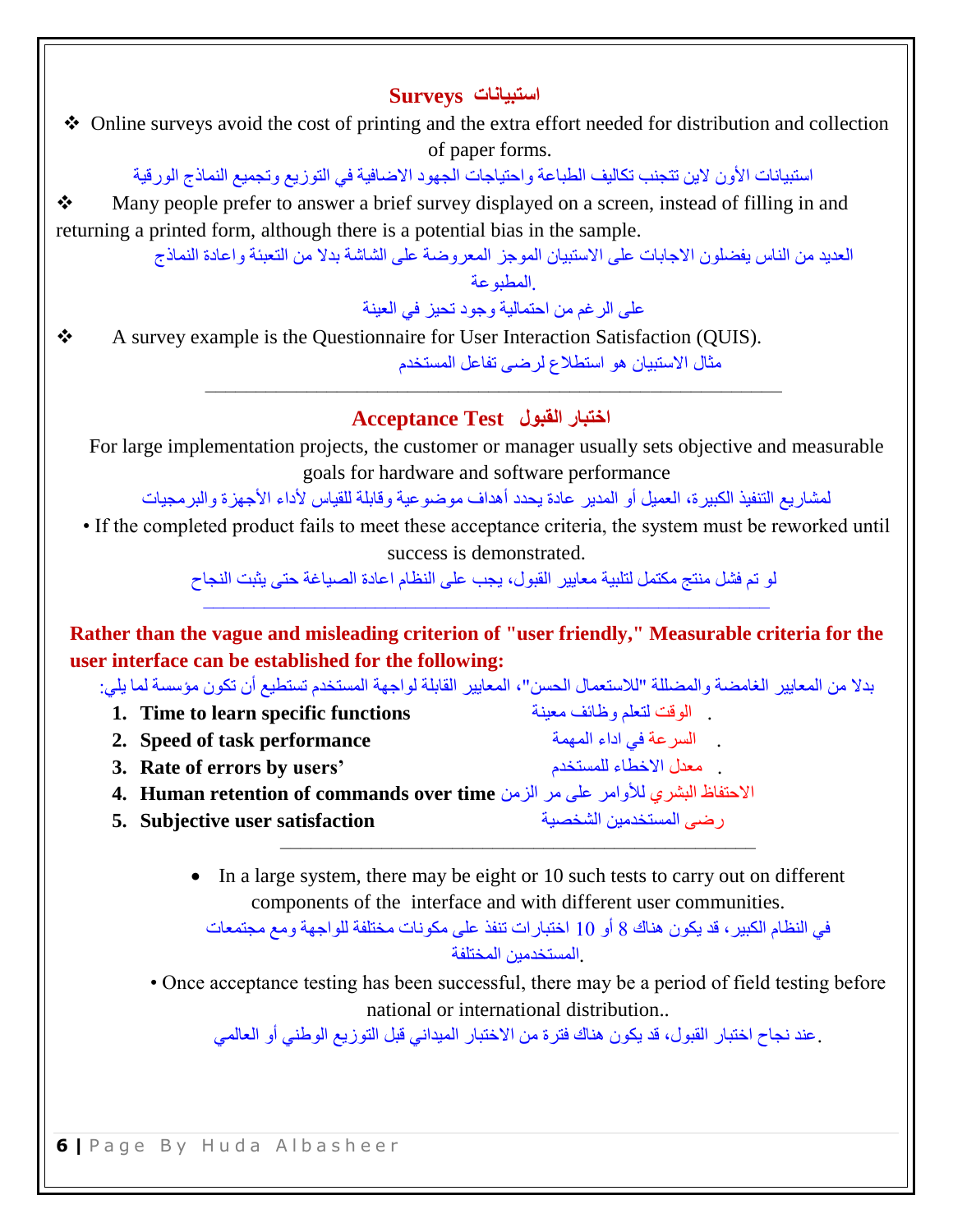# **Evaluation during Active Use التقييم خالل االستخدام النشط**

Successful active use requires constant attention from dedicated managers, user-services personnel, and maintenance staff.

نجاح االستخدام النشط يتطلب االنتباه المستمر من المدراء المخصصين وموظفي خدمة المستخدم وموظفي الصيانة

Perfection is not attainable, but percentage improvements are possible. .الكمال ال يمكن تحقيقه ولكن التحسينات النسبية تكون ممكنة

> Interviews and focus group discussions مقابالت ونقاشات جماعية مركزة

Interviews with individual users can be productive because the interviewer can pursue specific issues of concern.

المقابالت مع المستخدمين فرديا يمكن أن تكون منتجة ألن المقابلة قد تصل إلى قضايا معينة من االهتمام

Group discussions are valuable to ascertain the universality of comments.

مناقشات المجموعة تكون ذات قيمة لتأكيد التعليقات الشاملة -

Continuous user-performance data logging تسجيل البيانات المستمر ألداء المستخدم

–––––––––––––––––––––––––––––––––––––––––––––––––––

**The software architecture should make it easy for system managers to collect data about مهم:** هندسة البرمجيات يجب ان تجعلها سهلة على مديري النظام لجمع البياناته حول:

- **1. The patterns of system usage** النظام استخدام أنماط
- **2. Speed of user performance** المستخدم اداء سرعة
- **3. Rate of error** االخطاء معدل
- **4. Frequency of request for online assistance** الين أون للمساعدة المتكرر الطلب
- **5. A major benefit is guidance to system maintainers in optimizing performance and reducing costs for all participants.**

.الفائدة الرئيسية هو ارشاد مشرفي النظام في تحسين االداء وتقليل التكاليف لجميع المشاركين ––––––––––––––––––––––––––––––––––––––––––––––––––––––––––––

**Online or telephone consultants, e-mail, and online suggestion boxes**

الاستشار ات عبر التليفون أو الأون لاين، الرسائل الالكتر ونية وصناديق الاقتر احات عبر الاونلاين :

- 1. Many users feel reassured if they know there is a human assistance available العديد من المستخدمين يشعرون باالطمئنان لو عرفوا بأن هناك مساعدة بشرية متاحة
- 2. On some network systems, the consultants can monitor the user's computer and see the same displays that the user sees

في بعض أنظمة الشبكة، المستشارين بإمكانهم مراقبة كمبيوتر المستخدم ويرى نفس العروض الذي يراها المستخدم

3. Online suggestion box or e-mail trouble reporting

صندوق االقتراح االون الين أو تقرير مشكلة في االيميل

4. Electronic mail to the maintainers or designers.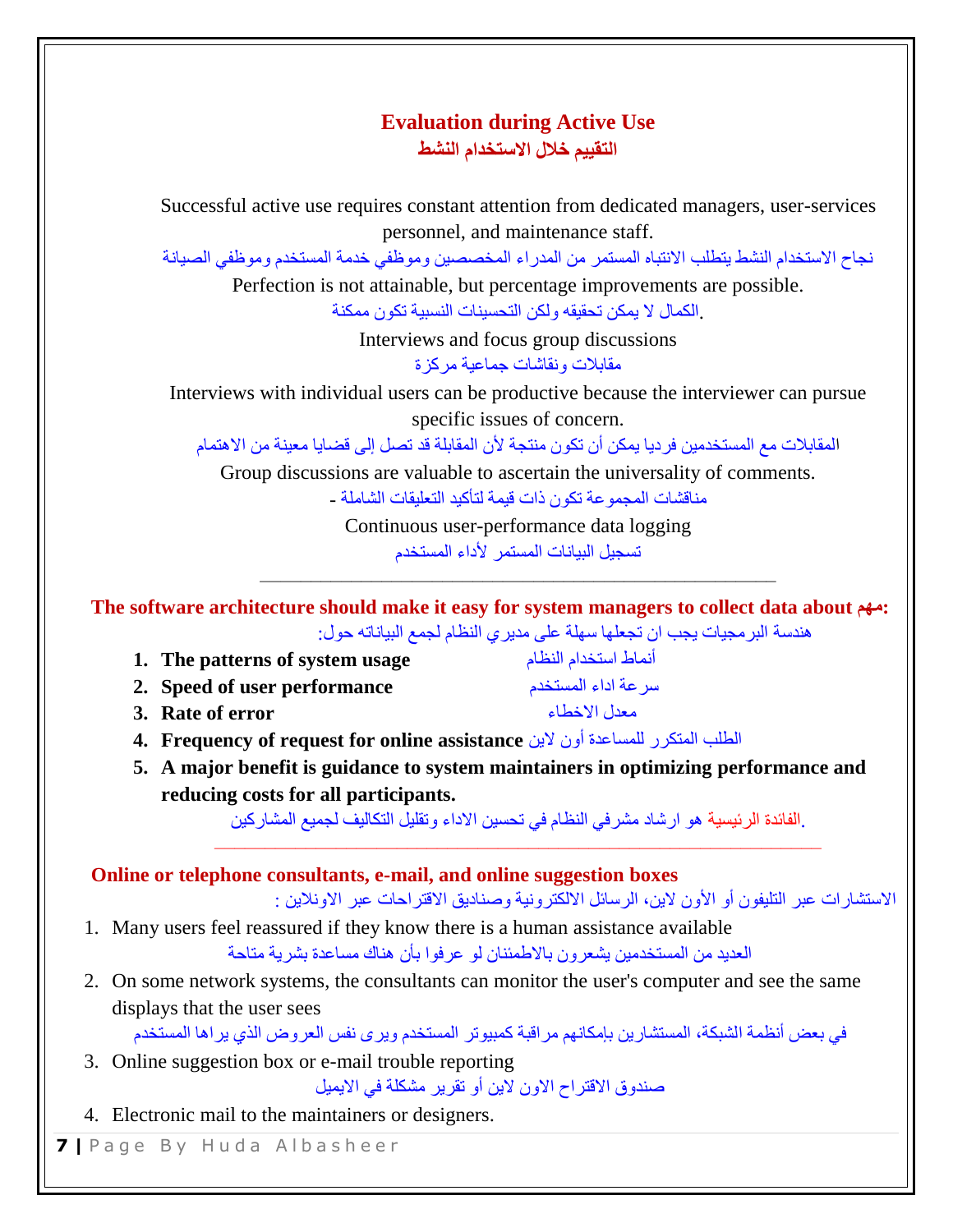|                                                    | الر سائل الإلكتر و نبة للمشر فبن أو المصممبن                                                |
|----------------------------------------------------|---------------------------------------------------------------------------------------------|
|                                                    | 5. For some users, writing a letter may be seen as requiring too much effort.               |
|                                                    | لبعض المستخدمين، كتابة ر سالة بمكن ان بنظر  إليها أنها تتطلب الكثير  من الجهد               |
| Discussion groups, wiki's and newsgroups:          |                                                                                             |
| مجمو عات المناقشة، الويكيز والمجمو عات الاخبار ية: |                                                                                             |
| 1. Permit postings of open messages and questions  |                                                                                             |
|                                                    | إرساليات مسموح بها للرسائل والاسئلة                                                         |
|                                                    | ! البعض يكون مستقل، مثل والياهو!    2.  Some are independent, e.g. America Online and Yahoo |
| 3. Topic list                                      | قائمة موضوع                                                                                 |
| 4. Sometimes moderators                            | رؤساء الجلسات في بعض الاحيان                                                                |
| 5. Social systems                                  | أنظمة احتماعية                                                                              |
| 6. Comments and suggestions should be encouraged   |                                                                                             |
|                                                    | التعليقات و الاقتر احات ينبغي أن تكون مشجعة                                                 |
|                                                    |                                                                                             |
|                                                    | <b>Controlled psychologically oriented Experiments</b>                                      |
|                                                    | السيطرة على التجارب الموجهة نفسيا                                                           |

Scientific and engineering progress is often stimulated by improved techniques for precise measurement.

العملية العلمية والهندسية تكون غالبا محفزة بواسطة التقنيات المحسنة للقياسات الدقيقة

Rapid progress in the designs of interfaces will be stimulated as researchers and practitioners evolve suitable human-performance measures and techniques.

العملية السريعة في تصاميم الواجهات ستكون محفزة كباحثين وممارسين بتطوير مقاييس اداء البشرية المناسبة والتقنية ––––––––––––––––––––––––––––––––––––––––––––––––––––

**The outline of the scientific method as applied to human-computer interaction might comprise** ملخص االسلوب العلمي كالتطبيق في تفاعل الكمبيوتر البشري قد يتضمن هذه المهام**:tasks these**

**1. Deal with a practical problem and consider the theoretical framework**

التعامل مع المشاكل العملية واعتبار اطار النظرية

**2. State a lucid and testable hypothesis**

توضيح فرضية الشفافية والقابلة لالختبار

**3. Identify a small number of independent variables that are to be manipulated** تعريف عدد قليل من المتغيرات المستقلة التي تتم معالجتها

**4. Carefully choose the dependent variables that will be measured** اختيار المتغيرات المستقلة التي تتم قياسها

**5. Judiciously select subjects and carefully or randomly assign subjects to groups** حكمه تحديد المواضيع وعناية أو عشوائياً تعيين المواضيع إلى مجموعات ً

**6. Control for biasing factors (non-representative sample of subjects or selection of tasks, inconsistent testing procedures)**

التحكم في العوامل المتحيزة مثل: عينة غير تمثيلية من المواضيع أو اختيار المهمات، اجراءات االختبار الغير متناسق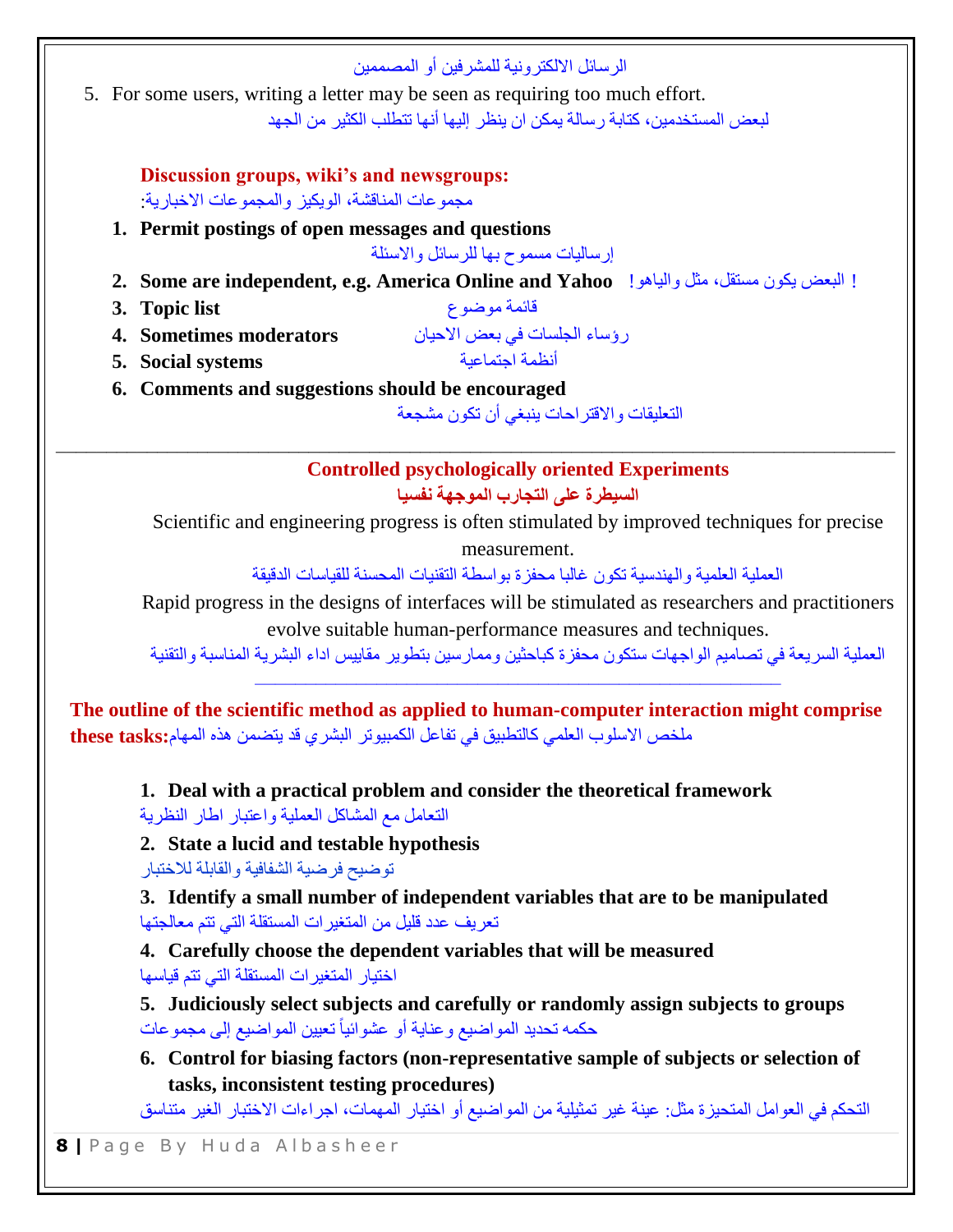| 7. Apply statistical methods to data analysis<br>تطبيق اساليب الاحصائية لتحليل البيانات                                                                                              |  |  |  |  |  |  |
|--------------------------------------------------------------------------------------------------------------------------------------------------------------------------------------|--|--|--|--|--|--|
| 8. Resolve the practical problem, refine the theory, and give advice to future<br>researchers                                                                                        |  |  |  |  |  |  |
|                                                                                                                                                                                      |  |  |  |  |  |  |
|                                                                                                                                                                                      |  |  |  |  |  |  |
| Controlled experiments can help fine tuning the human-computer interface of actively used<br>systems.                                                                                |  |  |  |  |  |  |
| التجارب المحكمة بإمكانها ضبط نهاية واجهة كمبيوتر البشرية للأنظمة المستخدمة النشطة                                                                                                    |  |  |  |  |  |  |
| Performance could be compared with the control group.                                                                                                                                |  |  |  |  |  |  |
| .الاداء يمكن مقارنته مع مجموعة التحكم                                                                                                                                                |  |  |  |  |  |  |
| Dependent measures could include performance times, user subjective satisfaction, error<br>rates, and user retention over time.                                                      |  |  |  |  |  |  |
| المقاييس المستقلة يمكن أن تشمل أوقات الأداء، والرضي الشخصي للمستخدم، ومعدلات الاخطاء، واحتفاظ                                                                                        |  |  |  |  |  |  |
| المستخدم عبر الزمن                                                                                                                                                                   |  |  |  |  |  |  |
|                                                                                                                                                                                      |  |  |  |  |  |  |
| <b>Chapter 4 Multiple Choice Questions</b>                                                                                                                                           |  |  |  |  |  |  |
|                                                                                                                                                                                      |  |  |  |  |  |  |
|                                                                                                                                                                                      |  |  |  |  |  |  |
| 1. Heuristic Review is a type of expert review where ____________.                                                                                                                   |  |  |  |  |  |  |
| a. The experts simulate users walking through the interface to carry out typical tasks.<br>b. The experts critique an interface to determine conformance with a short list of design |  |  |  |  |  |  |
| standards.<br>c. The experts verify consistency across a family of interfaces, checking the terminology,                                                                             |  |  |  |  |  |  |
| fonts, color schemes, layout, input and output formats, etc.                                                                                                                         |  |  |  |  |  |  |
| d. The experts conduct an inspection that focuses on how users think when interacting<br>with an interface.                                                                          |  |  |  |  |  |  |
|                                                                                                                                                                                      |  |  |  |  |  |  |
| 2. Guidelines Review is a type of expert evaluation where _____________.<br>a. The experts simulate users walking through the interface to carry out typical tasks.                  |  |  |  |  |  |  |
| b. The experts critique an interface to determine conformance with a short list of design<br>standards.                                                                              |  |  |  |  |  |  |
| c. The interface is checked for conformance with the organizational or other guidelines                                                                                              |  |  |  |  |  |  |
| document<br>d. The experts conduct an inspection that focuses on how users think when interacting                                                                                    |  |  |  |  |  |  |
| with an interface.                                                                                                                                                                   |  |  |  |  |  |  |
| 3. Metaphors of human thinking (MOT) is a type of expert review where ____________.                                                                                                  |  |  |  |  |  |  |
| a. The experts simulate users walking through the interface to carry out typical tasks.                                                                                              |  |  |  |  |  |  |
| b. The experts critique an interface to determine conformance with a short list of design<br>standards.                                                                              |  |  |  |  |  |  |
| c. The experts verify consistency across a family of interfaces, checking the terminology,                                                                                           |  |  |  |  |  |  |
| fonts, color schemes, layout, input and output formats, etc.                                                                                                                         |  |  |  |  |  |  |
| d. The experts conduct an inspection that focuses on how users think when interacting<br>with an interface.                                                                          |  |  |  |  |  |  |
| <b>9</b>   Page By Huda Albasheer                                                                                                                                                    |  |  |  |  |  |  |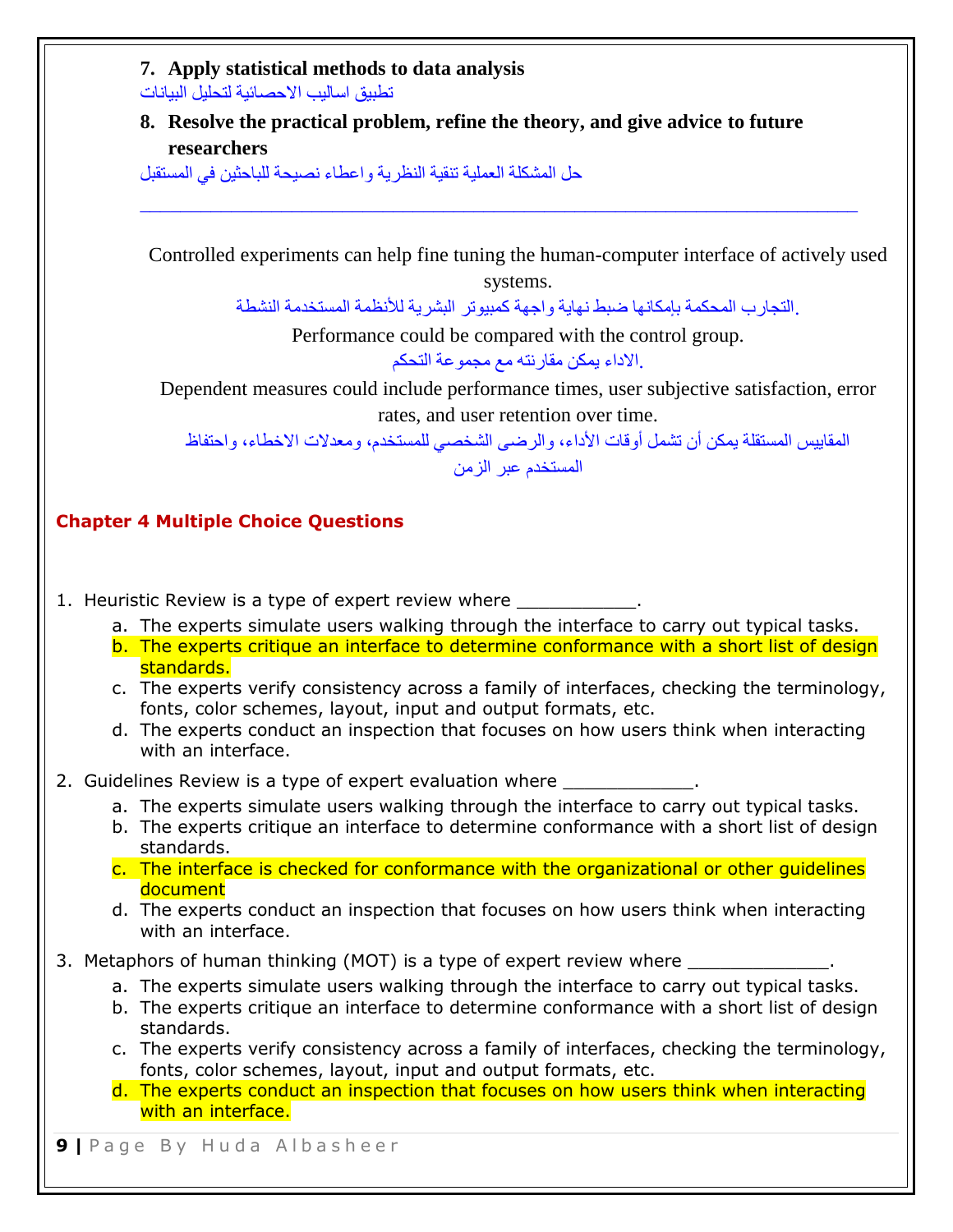|  |  | 4. Cognitive walkthrough is a type of expert review where |  |  |  |  |
|--|--|-----------------------------------------------------------|--|--|--|--|
|--|--|-----------------------------------------------------------|--|--|--|--|

- a. The experts simulate users walking through the interface to carry out typical tasks.
- b. The experts critique an interface to determine conformance with a short list of design standards.
- c. The experts verify consistency across a family of interfaces, checking the terminology, fonts, color schemes, layout, input and output formats, etc.
- d. The experts conduct an inspection that focuses on how users think when interacting with an interface.
- 5. Formal usability inspection is a type of expert review where \_\_\_\_\_\_\_\_\_
	- a. The experts simulate users walking through the interface to carry out typical tasks.
	- b. The experts verify consistency across a family of interfaces, checking the terminology, fonts, color schemes, layout, input and output formats, etc.
	- c. The experts hold a courtroom-style meeting, with a moderator or judge, to present the interface and to discuss its merits and weaknesses.
	- d. The experts conduct an inspection that focuses on how users think when interacting with an interface.
- 6. Which of the following is not a way to make usability recommendations useful?
	- a. Communicate each recommendation clearly at the conceptual level.
	- b. Ensure that the recommendation improves the overall usability of the application.
	- c. Ignore business or technical constraints to focus solely on an ideal product.
	- d. Show respect for the product team's constraints.
- 7. Discount Usability Testing \_\_
	- a. Is a quick approach to task analysis, prototype development, and testing with as few as three to six test participants.
	- b. Is testing interfaces with highly diverse users, hardware, software platforms, and networks.
	- c. Puts new interfaces to work in realistic environments or in a more naturalistic environment in the field for a fixed trial period.
	- d. Is a type of testing in which the users try to find fatal flaws in the system or otherwise destroy it.
- 8. Competitive Usability Testing
	- a. Compares proposed design concepts to each other to determine which is best.
	- b. Compares a new interface to previous versions or to similar products from competitors.
	- c. Puts new interfaces to work in realistic environments or in a more naturalistic environment in the field for a fixed trial period.
	- d. Is a type of testing in which the users try to find fatal flaws in the system or otherwise destroy it.
- 9. Universal Usability Testing Theorem 2012.
	- a. Is a quick approach to task analysis, prototype development, and testing with as few as three to six test participants.
	- b. Is testing interfaces with highly diverse users, hardware, software platforms, and networks.
	- c. Puts new interfaces to work in realistic environments or in a more naturalistic environment in the field for a fixed trial period.
	- d. Is a type of testing in which the users try to find fatal flaws in the system or otherwise destroy it.
- **10** | Page By Huda Albasheer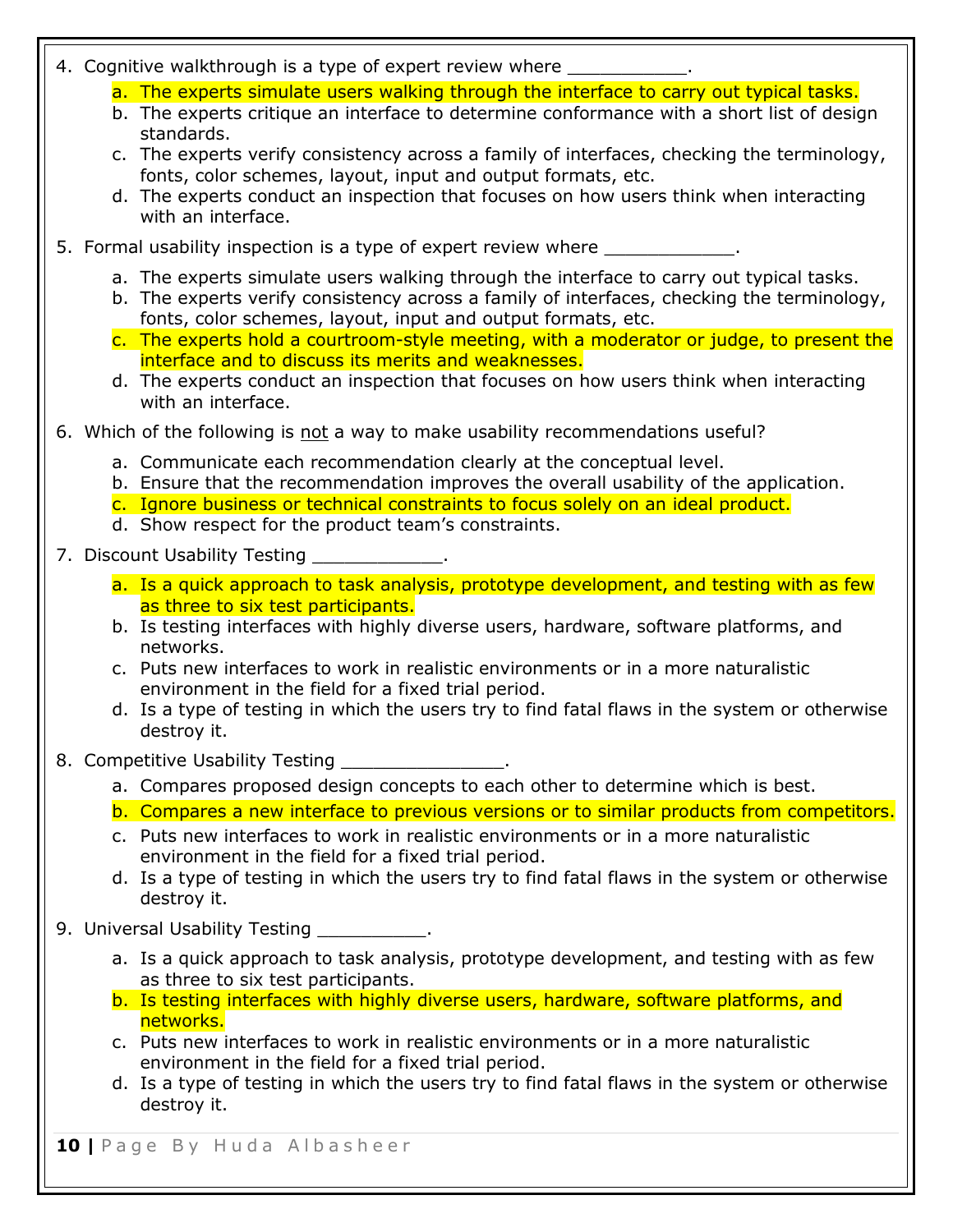10.Paper mockups and prototyping \_\_\_\_\_\_\_\_\_\_\_\_\_\_\_\_.

- a. Put new interfaces to work in realistic environments or in a more naturalistic environment in the field for a fixed trial period.
- b. Are conducted only under strict lab conditions.

c. Are conducted using paper mockups of screen displays to assess user reactions to wording, layout, and sequencing.

d. Are expensive and slow compared to other types of testing.

11. Field tests and portable labs

- a. Provide a quick approach to task analysis, prototype development, and testing with as few as three to six test participants.
- b. Are used for testing interfaces with highly diverse users, hardware, software platforms, and networks.
- c. Puts new interfaces to work in realistic environments or in a more naturalistic environment in the field for a fixed trial period.
- d. Is a type of testing in which the users try to find fatal flaws in the system or otherwise destroy it.

12.Can-You-Break-This tests \_\_\_\_\_\_\_\_\_\_\_\_.

- a. Provide a quick approach to task analysis, prototype development, and testing with as few as three to six test participants.
- b. Are used for testing interfaces with highly diverse users, hardware, software platforms, and networks.
- c. Put new interfaces to work in realistic environments or in a more naturalistic environment in the field for a fixed trial period.
- d. Are a type of testing in which the users try to find fatal flaws in the system or otherwise destroy it.

13.Studying a full set of printed screens laid out on the floor or pinned to walls is called getting

#### a. A bird's eye view

- b. A cognitive view
- c. A heuristic overview
- d. A validation overview

14.Using automated design tools allows designers to get feedback about \_\_\_\_\_\_\_\_\_\_\_.

a. Users' patterns of activity

15.A \_\_\_\_\_\_\_\_\_\_ scale requires survey participants to respond to statements with "Strongly agree, Agree, Neutral, Disagree, or Strongly disagree".

- a. Shneiderman
- b. Satisfaction
- c. Likert

\_\_\_\_\_\_\_\_\_.

d. Display

16.Survey planners need to do all of the following except \_\_\_\_\_\_\_\_\_\_.

a. Pre-test or pilot surveys prior to actual use

b. Conduct an acceptance test

c. Control for bias by verifying that respondents represent the population in terms of age, gender, experience, etc.